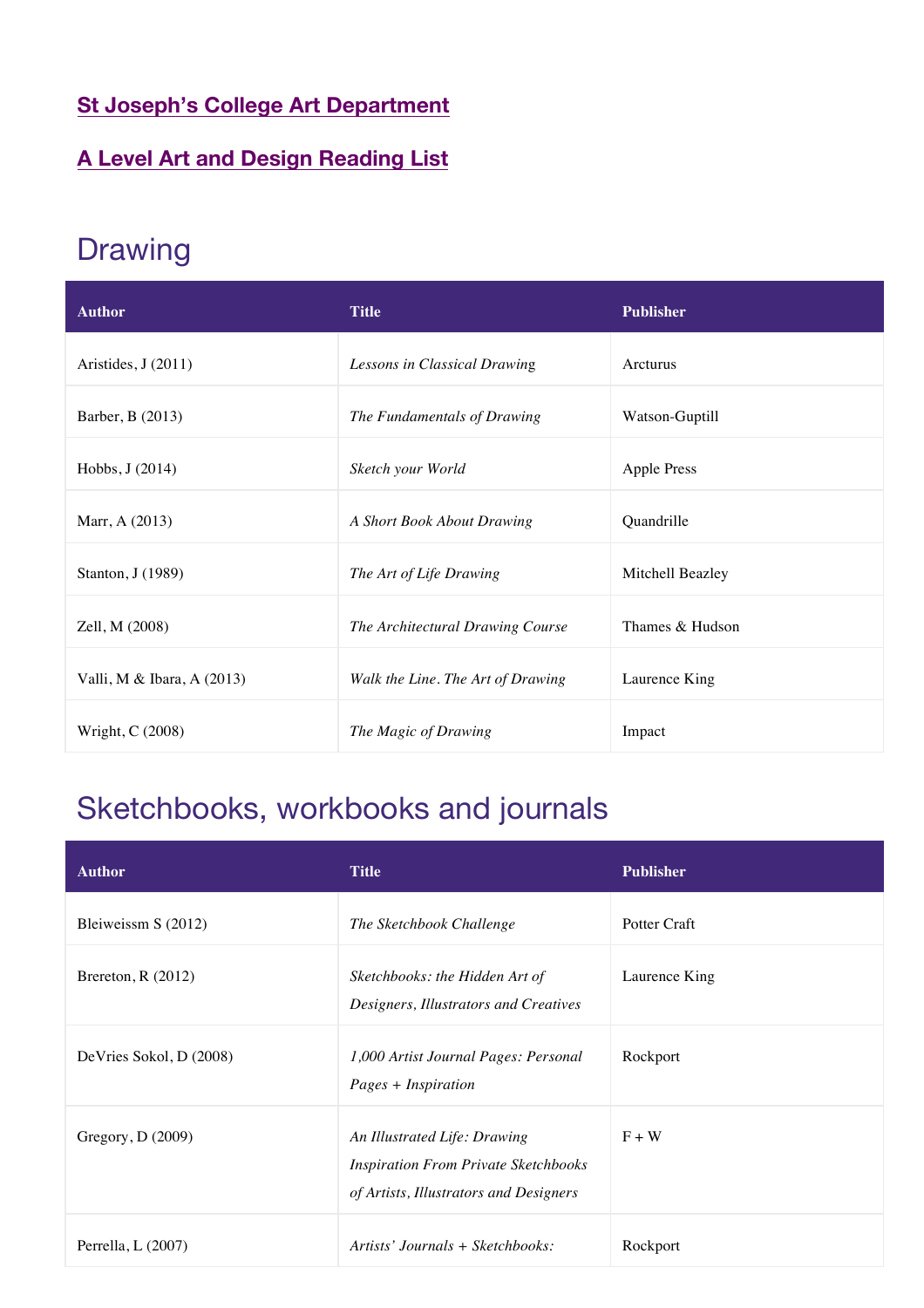| <b>Author</b>      | <b>Title</b>                               | <b>Publisher</b> |
|--------------------|--------------------------------------------|------------------|
|                    | <b>Exploring + Creating Personal Pages</b> |                  |
| Stobart, $J(2011)$ | Extraordinary Sketchbooks                  | $A + C$ Black    |

### General textbooks

| <b>Author</b>                      | <b>Title</b>                                                           | <b>Publisher</b>                  |
|------------------------------------|------------------------------------------------------------------------|-----------------------------------|
| <b>AQA</b>                         | Art and Design Student Handbook                                        | Nelson Thornes                    |
| Baats, W (1999)                    | Photography A Concise History                                          | Laurence King, London             |
| Bayley, S (1985)                   | The Conrad Directory of Design                                         | Conrad Octopus, London            |
| Bishop, C (2005)                   | <b>Installation Art</b>                                                | Tate Publishing                   |
| Bony, A (2005)                     | Design                                                                 | <b>Chambers Harrap</b>            |
| Canby, S R (2005)                  | Islamic Art in Detail                                                  | <b>British Museum Press</b>       |
| Caruana, W (2012)                  | Aboriginal Art - Third edition                                         | Thames & Hudson, London           |
| Chadwick, W (1991)                 | Women Artists and the Surrealist<br>Movement                           | Thames & Hudson, London           |
| Chadwick, W (2012)                 | Women, Art and Society                                                 | Thames & Hudson, London           |
| Chilvers, I and Osborn, H          | Oxford Directory of Art                                                | Oxford University Press, Oxford   |
| Clunas, C (1997)                   | Art in China                                                           | Oxford University Press, Oxford   |
| Collings, M (2000)                 | This is Modern Art                                                     | Weidenfield and Nicholson, London |
| Dempsey, A (2002)                  | <b>Styles, Schools and Movements</b>                                   | Thames & Hudson, London           |
| Dempsey, A (2011)                  | <b>Destination Art</b>                                                 | Thames & Hudson                   |
| Dimbleby, D (2005)                 | A Picture of Britain                                                   | Tate                              |
| Donchev, A (2011)<br>(Selected by) | 100 Artists' Manifestos: From The<br><b>Futurists to the Stuckists</b> | Penquin Classics                  |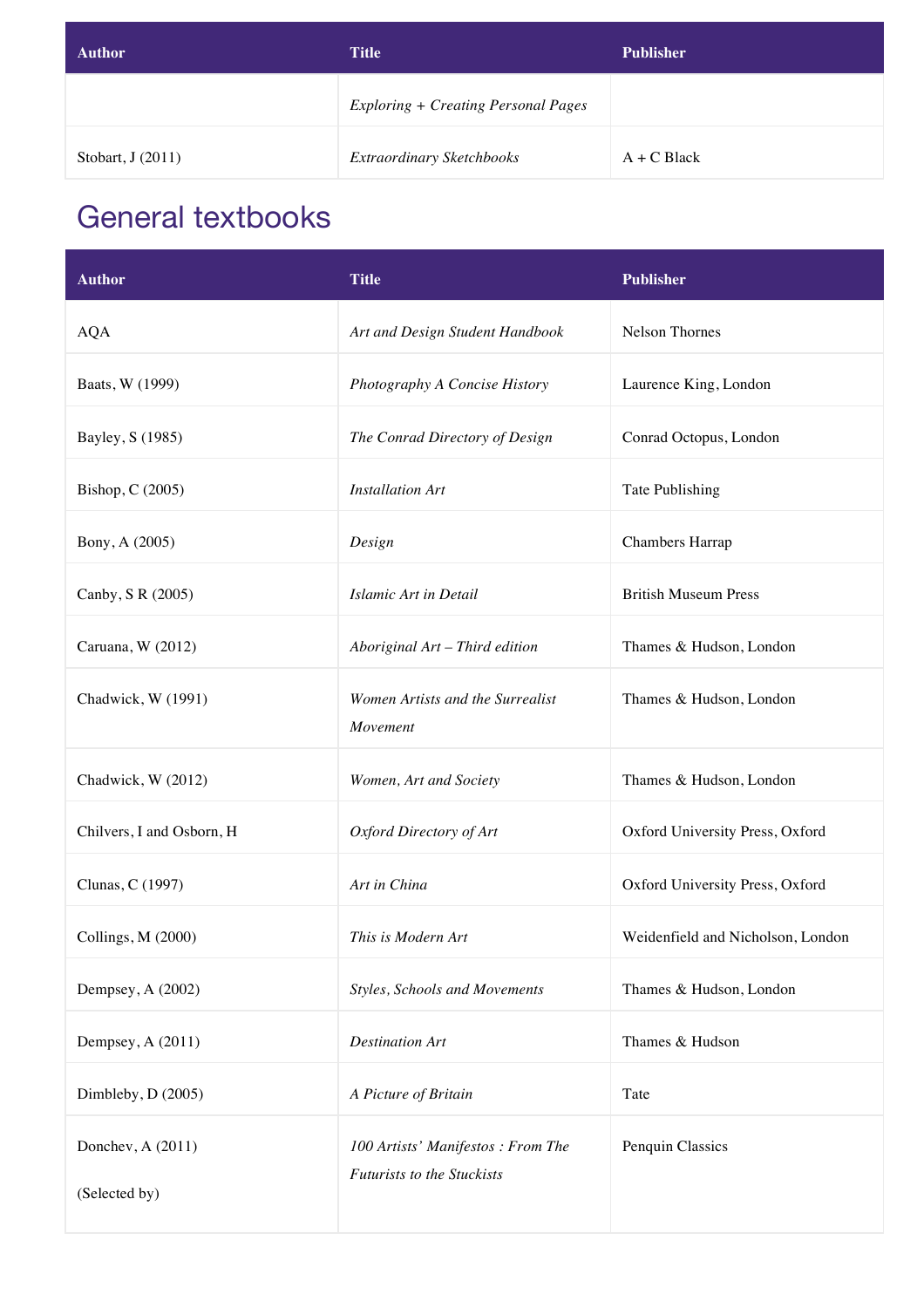| <b>Author</b>                    | <b>Title</b>                       | <b>Publisher</b>                            |
|----------------------------------|------------------------------------|---------------------------------------------|
| Elger, D (1998)                  | Expressionism                      | Taschen, Cologne                            |
| Fiell, C & Fiell, P (2003)       | Designing the 21st Century         | Taschen                                     |
| Frayling, C (1999)               | 50 years of Creativity             | Thames & Hudson, London                     |
| Garner, P (2003)                 | <b>Sixties Design</b>              | Taschen                                     |
| Gawne, E (2004)                  | <b>Exploring Architecture</b>      | V & A Publication                           |
| Snodin, M                        |                                    |                                             |
| Gombrich, E (1950)               | The Story of Art                   | Phaidon, London                             |
| Gooding, M (2002)                | Song of the Earth                  | Thames and Hudson                           |
| Hillier, B and Escritt, S (2003) | Art Deco Style                     | Phaidon, London                             |
| Honour, H and Fleming, J (2005)  | A World History of Art             | Laurence King, London                       |
| Hughes, R (1980)                 | The Shock of the New               | British Broadcasting Corporation,<br>London |
| Jackson, A (2003)                | V & A Guide to Period Styles       | V & A Publications                          |
| Jana, R & Tribe, M (2009)        | New Media Art                      | Taschen                                     |
| Jhaveri, S (2013)                | Western Artist and India: Creative | Thames and Hudson                           |
| Singh, D                         | Inspirations in Art and Design     |                                             |
| Kaplan, W (1998)                 | Encyclopaedia of Arts and Crafts   | Headline, London                            |
| Kastner, J (2005)                | Land and Environmental Art         | Phaidon                                     |
| Wallis, B                        |                                    |                                             |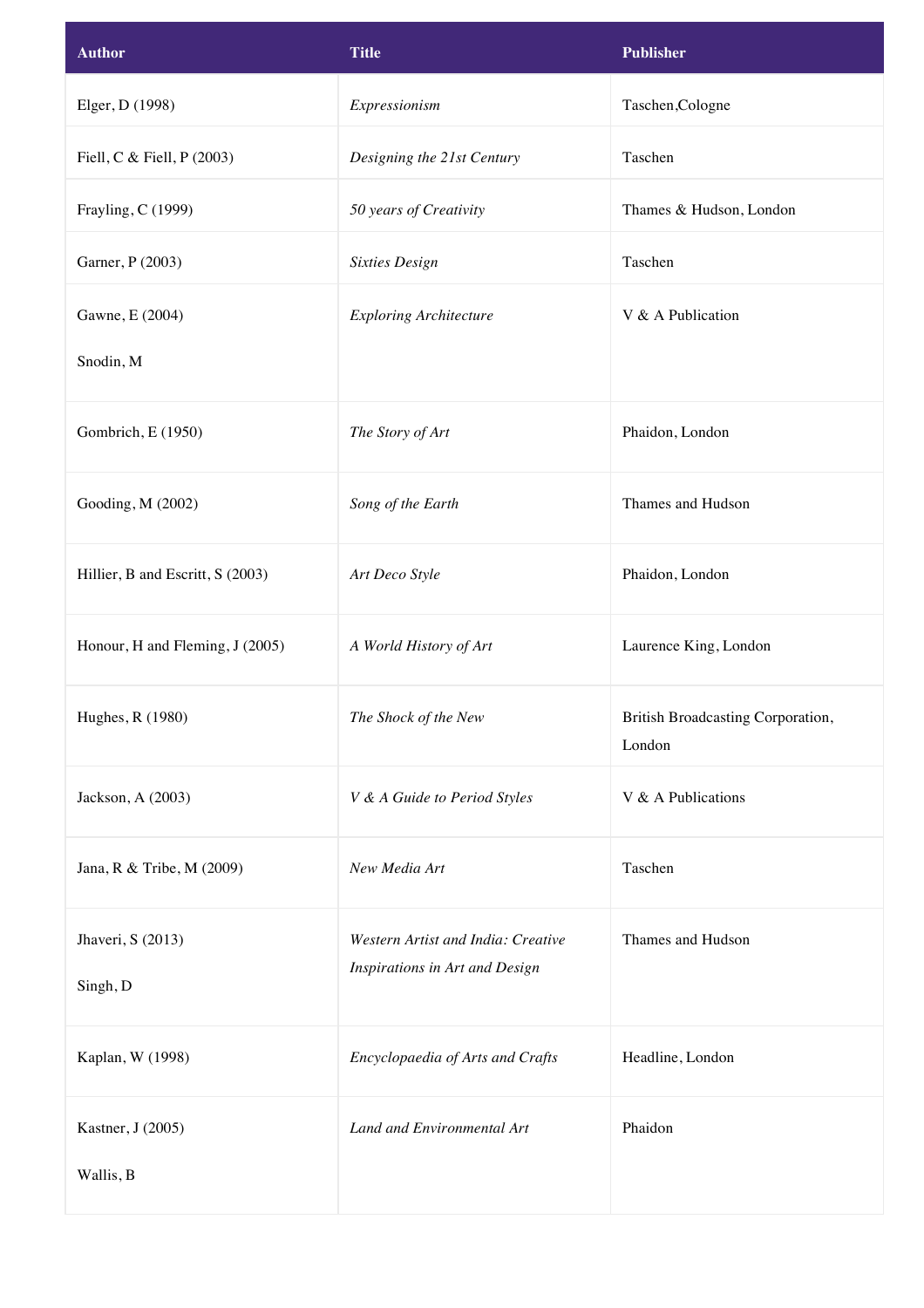| <b>Author</b>                          | <b>Title</b>                                    | <b>Publisher</b>                      |
|----------------------------------------|-------------------------------------------------|---------------------------------------|
| Lynton, N (1980)                       | The Story of Modern Art                         | Phaidon, London                       |
| Mack, J (1994)                         | Masks                                           | British Museum Press, London          |
| Marsh, J and Nunn, P (1998)            | Pre-Raphaelite Women Artists                    | Thames & Hudson, London               |
| Mèredieu, F (2005)                     | Digital and Video Art                           | Chambers Harrap                       |
| Murrey, P and Murrey, L (1997 edition) | Penguin Dictionary of Arts and Artists          | Penguin Books, London                 |
| Norwich, JJ (1980)                     | Oxford Illustrated Encyclopaedia of the<br>Arts | Oxford University Press, Oxford       |
| Osborne, P (2011)                      | Conceptual Art                                  | Phaidon                               |
| Perry, G (1999)                        | Gender and Art                                  | Yale University Press                 |
| Phillips, T (1999)                     | Africa The Art of a Continent                   | Royal Academy of the Arts, London     |
| Riley, N (2003)                        | The Elements of Design                          | Mitchell Beazley                      |
| Rowland, A (1990)                      | <b>Bauhaus Source Book</b>                      | Phaidon, London                       |
| Rush, M (1999)                         | New Media in Late 20th Century Art              | New Media in Late 20th<br>Century Art |
| Smith, EL (1995)                       | Art Today                                       | Phaidon, London                       |
| Spark, P (1987)                        | Design in Context                               | Quaro, London                         |
| Stone, Rebecca R (2012)                | Art of the Andes - Third edition                | Thames & Hudson, London               |
| Tesch, J and Eckhard, H (1998)         | Icons of Art, The 20th Century                  | Prestel, Munich and New York          |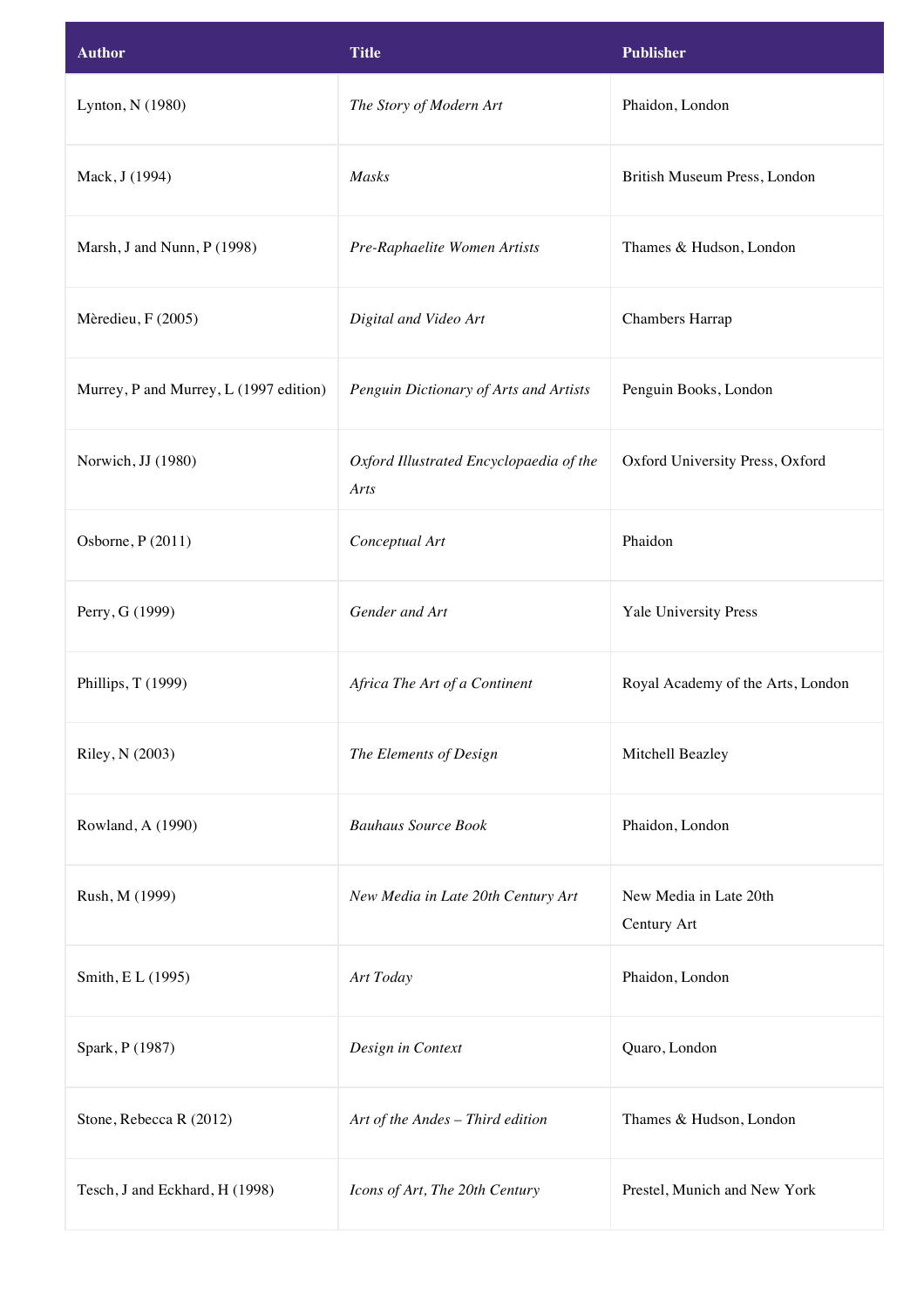| <b>Author</b>              | <b>Title</b>                            | <b>Publisher</b>            |
|----------------------------|-----------------------------------------|-----------------------------|
| Timmers, M (1998)          | Power of the Poster                     | V & A Publications, London  |
| Tintagli, P (1997)         | Women in Renaissance Art                | Manchester University Press |
| Warr, T (2000)<br>Jones, A | The Artist's Body                       | Phaidon                     |
| Wells, L (1997)            | $Photography - A critical Introduction$ | Routledge, London           |
| Young, R (1999)            | Folk Art                                | Mitchell Beazley, London    |

## Fine art

| <b>Author</b>                                 | <b>Title</b>                                         | <b>Publisher</b>                  |
|-----------------------------------------------|------------------------------------------------------|-----------------------------------|
| Bell, J (2004)                                | <b>Five Hundred Self-Portraits</b>                   | Phaidon                           |
| Blazwick, I and Wilson, S (editors)<br>(2000) | Tate Modern the Handbook                             | Tate Publishing                   |
| Blistene, B (2001)                            | A History of the 21st Century Art                    | Flammarion Beaux Arts SA          |
| Chadwick, W (1991)                            | Women Artists and the Surrealist<br>Movement         | Thames & Hudson, London           |
| Chipp, H B (1992)                             | Theories of Modern Art                               | California Press                  |
| Collings, M (2000)                            | This is Modern Art                                   | Weidenfield and Nicholson, London |
| Coppel, S & Kierkuc-Bielinski, J<br>(2008)    | The American Scene: Prints from<br>Hopper to Pollock | <b>British Museum Press</b>       |
| Elger, D (1998)                               | Expressionism                                        | Taschen, Cologne                  |
| Grosenick, U (2001)                           | Women Artists in the 20th and 21st<br>Century        | Taschen                           |
| Grosenick, U (2002)<br>Riemschneider, B       | Art Now                                              | Taschen                           |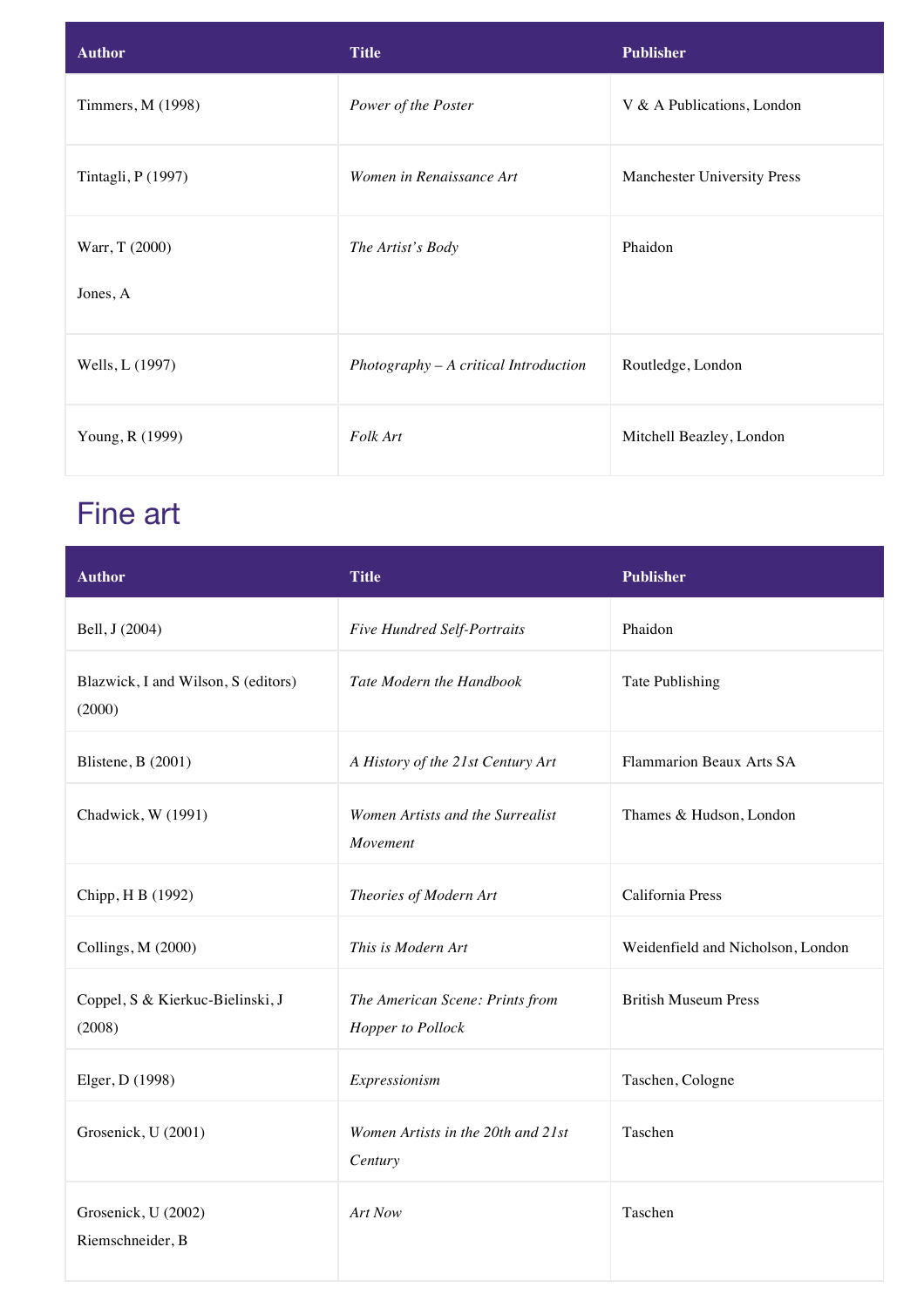| <b>Author</b>                       | <b>Title</b>                 | <b>Publisher</b>                            |
|-------------------------------------|------------------------------|---------------------------------------------|
| Heller, N (2003)                    | <b>Women Artists</b>         | Aberville Press                             |
| Hughes, R (1980)                    | The Shock of the New         | British Broadcasting Corporation,<br>London |
| Kerrigan, M                         | Asian Art                    | Flame Tree Publishing                       |
| Larbalesteir, S (1993)              | The Art and Craft of Montage | Mitchell Beazley                            |
| Lynton, N (1980)                    | The Story of Modern Art      | Phaidon, London                             |
| Marsh, J and Nunn, P (1998)         | Pre-Raphaelite Women Artists | Thames & Hudson,                            |
|                                     |                              | London                                      |
| Mayer, M (2010)                     | Basquiat - compact edition   | Merrell, London                             |
| Ross, J, Romano, C & Ross, J (1991) | The Complete Printmaker      | <b>Collier Paperbacks</b>                   |
| Rowling, N (2003)                   | Art Source Book              | Quantum                                     |
| Selby, A (2013)                     | Animation                    | Laurence King Publishing                    |
| Smith, E L (1995)                   | Art Today                    | Phaidon, London                             |
| Sydney, C (1986)                    | <b>Flower Painting</b>       | Phaidon                                     |
| Ternan, M (2013)                    | <b>Stop Motion Animation</b> | Apple                                       |
| Tintagli, P (1997)                  | Women in Renaissance Art     | Manchester University Press                 |
| Wallis, B (2010)                    | Land and Environmental Art   | Phaidon                                     |

# Graphic communication

| <b>Author</b>            | <b>Title</b>                 | <b>Publisher</b>          |
|--------------------------|------------------------------|---------------------------|
| Aynsley, $J(2001)$       | A Century of Graphic Design  | Mitchell Beazley          |
| Blanchard, T (2004)      | <b>Fashions and Graphics</b> | Laurence King, Publishing |
| <b>Blanco</b> , D (2009) | <b>Motion Graphics Now</b>   | Links International       |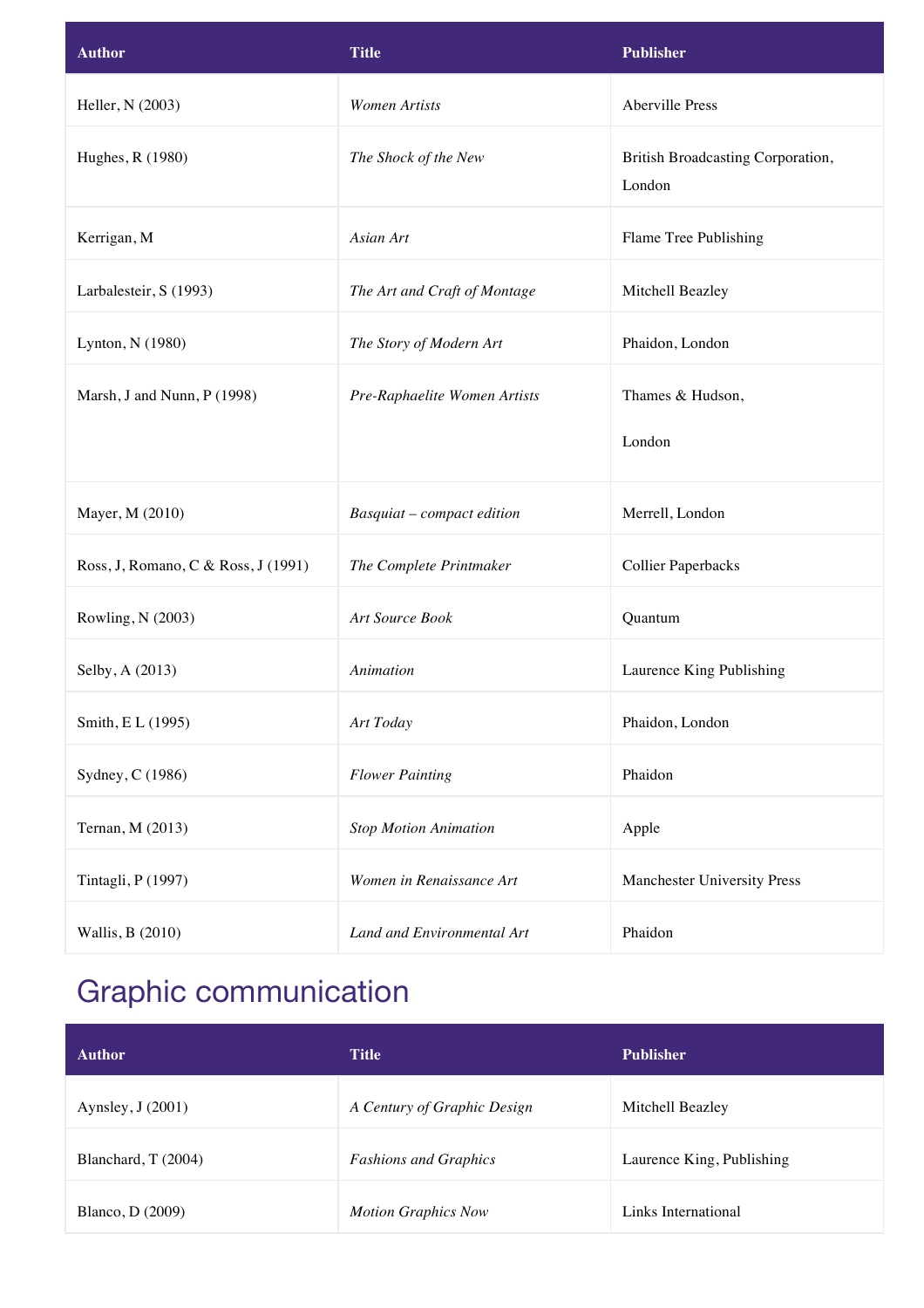| <b>Author</b>                         | Title                                                                                                                                                 | <b>Publisher</b>                           |
|---------------------------------------|-------------------------------------------------------------------------------------------------------------------------------------------------------|--------------------------------------------|
| Calver, G (2003)                      | What is Packaging Design?                                                                                                                             | RotoVision                                 |
| Clifford, J (2013)                    | Graphic Icons: Visionaries<br>Who Shaped Modern graphic Design                                                                                        | <b>Peachpit Press</b>                      |
| Curran, S (2000)                      | Motion Graphics: Graphic Design for<br><b>Broadcast and Film</b>                                                                                      | Rockport                                   |
| Davis, M (2012)                       | Graphic Design in Context                                                                                                                             | Thames & Hudson, London                    |
| Hollis, R (2002)                      | A Concise History of Graphic Design                                                                                                                   | Thames & Hudson                            |
| Hyland, A (2011)                      | Symbol                                                                                                                                                | Laurence King, London                      |
| Hyland, A and Bell, R (2003)          | Hand to eye: Contemporary Illustration                                                                                                                | Laurence King                              |
| Jopling, P (1996)                     | Graphic Design                                                                                                                                        | Manchester University Press,<br>Manchester |
| Julienn, A (2012)                     | Digital Fronts. The Complete Guide to<br>Creating, Marketing and Selling                                                                              | Thames & Hudson, London                    |
| Livingston, A and Livington, I (2012) | Dictionary of Graphic Design and<br>Designers - Third edition                                                                                         | Thames & Hudson, London                    |
| Lupton, E (2011)                      | Graphic Design Thinking: Beyond<br><b>Brainstorming</b>                                                                                               | <b>Princeton Architectural Press</b>       |
| Meyer, C (2013)<br>Meyer, T           | Creating Motion Graphics with After<br>Effects: Essential and Advanced<br>Techniques                                                                  | <b>Focal Press</b>                         |
| Myerson, J and Vickers, G (2002)      | Rewind Forty Years of Design and<br>Advertising                                                                                                       | Phaidon, London                            |
| Pentawards (Ed)                       | The Package Design Book 2<br>Pentawards                                                                                                               | Taschen                                    |
| Samara, T (2012)                      | Drawing for Graphic Design:<br><b>Understanding Conceptual Principles</b><br>and Practical Techniques to Create<br>Unique, Effective Design Solutions | Rockport                                   |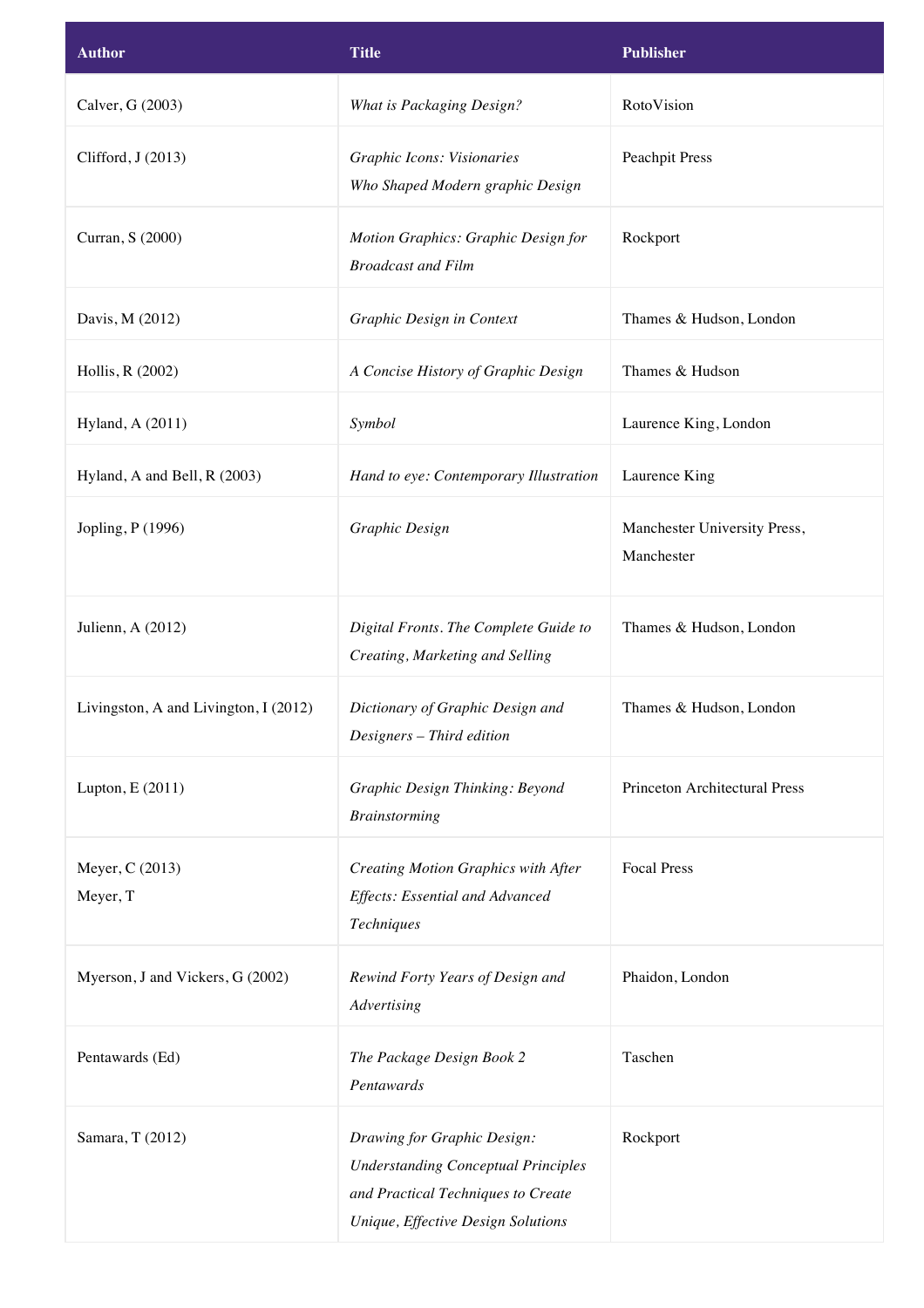| <b>Author</b>             | <b>Title</b>                                                                                                | <b>Publisher</b>    |
|---------------------------|-------------------------------------------------------------------------------------------------------------|---------------------|
| Tappenden, C et al (2002) | <b>Foundation Course Graphic Design</b>                                                                     | Cassell Illustrated |
| Twemlow, $A(2004)$        | Why Not Associates? Book Number 2                                                                           | Thames & Hudson     |
| Vit, A (2012)             | Graphic Design Referenced: A Visual<br>Guide to the Language, Applications<br>and History of Graphic Design | Rockport            |
| Wiedermann, $J(2010)$     | The Package Design Book                                                                                     | Taschen             |
| Wheeler, A (2009)         | <b>Designing Brand Identity</b>                                                                             |                     |

## Textile design

| <b>Author</b>                    | <b>Title</b>                                       | <b>Publisher</b>        |
|----------------------------------|----------------------------------------------------|-------------------------|
| Beaney, J (1998)                 | The Art of the Needle                              | Century                 |
| Bowles, M (2012)<br>Isaac, C     | Digital Textile Design                             | Laurence King           |
| Braddock Clarke, S E (2012)      | Digital Visions for Fashion and<br><b>Textiles</b> | Thames and Hudson       |
| Colchester, C (2001)             | The New Textiles                                   | Thames & Hudson, London |
| Cole, D (2003)                   | 1000 Patterns                                      | A & C Black             |
| Donovan, B (2010)                | <b>Advanced Fashion Drawing</b>                    | Laurence King           |
| Fiennes, R (2006)                | Above the World                                    | Cassell Illustrated     |
| Frankel, S (2001)                | Visionaries: Interviews with Fashion<br>Designers  | V & A Publishers        |
| Gillow, J (2009)                 | <b>African Textiles</b>                            | Thames and Hudson       |
| Gillow, J & Barnard, N (2014)    | <b>Indian Textiles</b>                             | Thames and Hudson       |
| Gillow, J and Sentence, B (2004) | <b>World Textiles</b>                              | Thames & Hudson, London |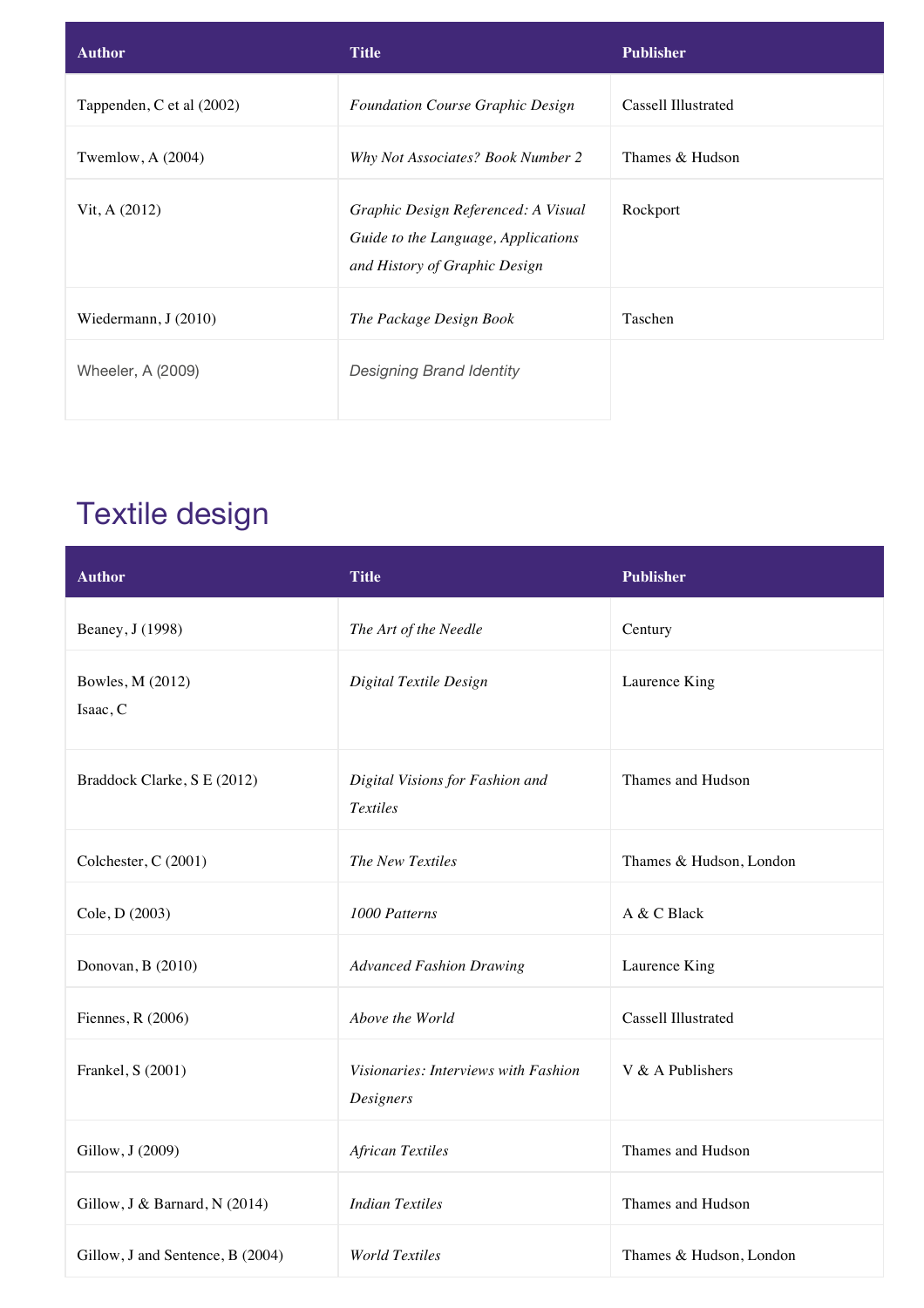| <b>Author</b>                      | <b>Title</b>                                                                         | <b>Publisher</b>                      |
|------------------------------------|--------------------------------------------------------------------------------------|---------------------------------------|
| Griffiths, H and Hone, M (1989)    | Introduction to Batik                                                                | <b>Search Press</b>                   |
| Harris, J (1993)                   | 5000 Years of Textiles                                                               | <b>British Museum Press</b>           |
| Kirke, B (2012)                    | Madeleine Vionnet                                                                    | Chronicle Book                        |
| Koda, H (2004)                     | Extreme Beauty: The Body<br>Transformed (The Metropolitan<br>Museum Of Art)          | Yale University Press                 |
| Landis, D N (2005)                 | 50 Designers/50 Costumes: Concept to<br>Character                                    | University of California Press        |
| Malin, D (2004)                    | Heaven and Earth: Unseen by then<br>Naked Eye                                        | <b>Phaidon Press</b>                  |
| Mauries, P (1996)                  | Christian Lacroix: The Diary of a<br>Collection                                      | Simon and Schuster                    |
| McCarty, C and McQuaid, M (1999)   | Structure and Surface in Contemporary<br>Japanese Textiles                           | The Museum of Modern Art, New<br>York |
| Midgelow-Marsden, A (2014)         | Stitch, Fibre, Metal + Mixed Media -<br>The Textile Artist                           | <b>Search Press Ltd</b>               |
| O'Connor, N (1996)                 | Wearable Art and Design for the Body                                                 | Craig Potton Publishing               |
| Prescott, J (2013)                 | <b>Fashion Textiles</b>                                                              | Vivays                                |
| Sischy, I & Demarchelier, P (2011) | Dior Couture                                                                         | Rizzori                               |
| Smith, C and Topham, S (2005)      | <b>Extreme Fashion</b>                                                               | Prestel Publishing                    |
| Tellier-Loumagne, F (2005)         | The Art of Knitting<br><b>Inspirational Stitches Textures and</b><br><b>Surfaces</b> | Thames and Hudson                     |
| Wilcox, C (2005)                   | Vivienne Westwood                                                                    | V & A Publishing                      |
| Wilcox, C and Mendes, V (2002)     | The Art and Craft of Gianni Versace                                                  | V & A Museum                          |

# Three dimensional design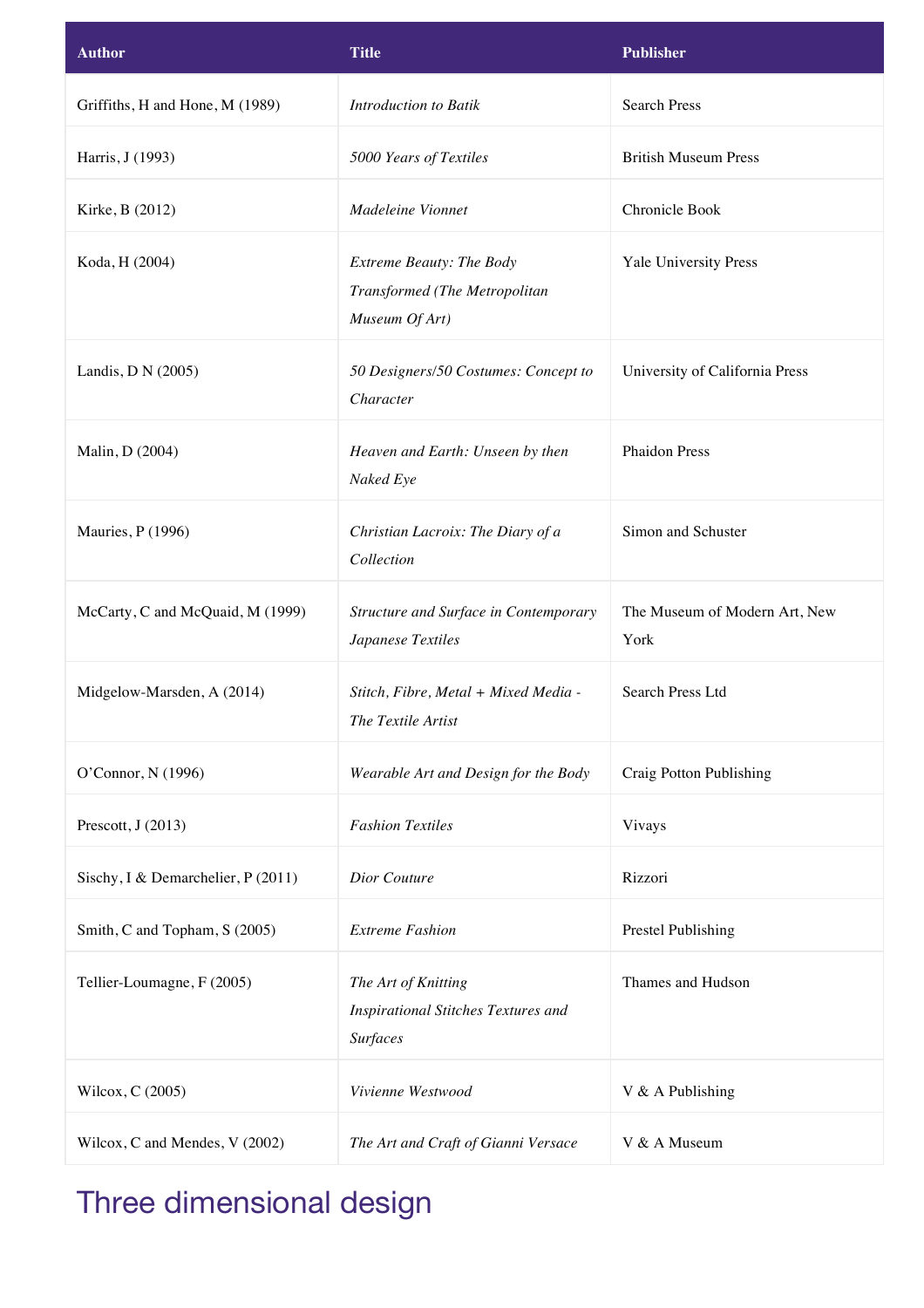| <b>Author</b>                               | <b>Title</b>                                                                           | <b>Publisher</b>               |
|---------------------------------------------|----------------------------------------------------------------------------------------|--------------------------------|
| Beyer, T & McDermott (2002)                 | <b>Classics of Design</b>                                                              | Brown Reference Group          |
| Brohan, T & Berg, T (2001)                  | <b>Design Classics</b>                                                                 | Taschen                        |
| Burdek, BE (2005)                           | History and Practice of Product Design                                                 | <b>BirkHauser</b>              |
| Byers, M (2001)                             | The Best Tables, Chairs, Lights                                                        | Rotovision                     |
| Camusso, L and Bartone, S (1991)            | Ceramics of the World                                                                  | MacDonald Illustrated          |
| Causey, A (1998)                            | Sculpture since 1945                                                                   | <b>Oxford University Press</b> |
| Ceysson, B & Le Normand Romain, A<br>(2006) | Sculpture from the Renaissance to the<br>Present Day                                   | Taschen                        |
| Danaher, S (2004)                           | Complete Guide to Digital 3D Design                                                    | <b>Premier Press</b>           |
| Finn, D (1999)                              | How to Look at Sculpture                                                               | Sagebrush                      |
| Fuad-Luke, A (2004)                         | The Eco-Design Handbook                                                                | Thames & Hudson                |
| Garner, P (2003)                            | <b>Sixties Design</b>                                                                  | Taschen                        |
| Goldsworthy, A (2004)                       | Passage                                                                                | Thames & Hudson                |
| Hahner, I, Kecskesi, M & Vajda, L<br>(2007) | <b>African Masks</b>                                                                   | Prestel                        |
| Kastner, J & Wallis, B (2011 reprint)       | Land and Environmental Art                                                             | Phaidon                        |
| Linea Editorial (2004)                      | <b>Sport Design</b>                                                                    | Te Neues Publishing Group      |
| Mack, J (2002) (editor)                     | Ethnic Jewellery                                                                       | <b>British Museum Press</b>    |
| Mansfield, J (2005)                         | Ceramics in the Environment                                                            | A&C Black                      |
| Midgley, B (1982)                           | The Complete Guide to Sculpture,<br>Modelling and Ceramics Techniques<br>and Materials | <b>Phaidon Press</b>           |
| Morris, R (2009)                            | The A-Z of Modern Design                                                               | ava Academia                   |
| Newman, H (1987)                            | An Illustrated Dictionary of Jewellery                                                 | Thames & Hudson, London        |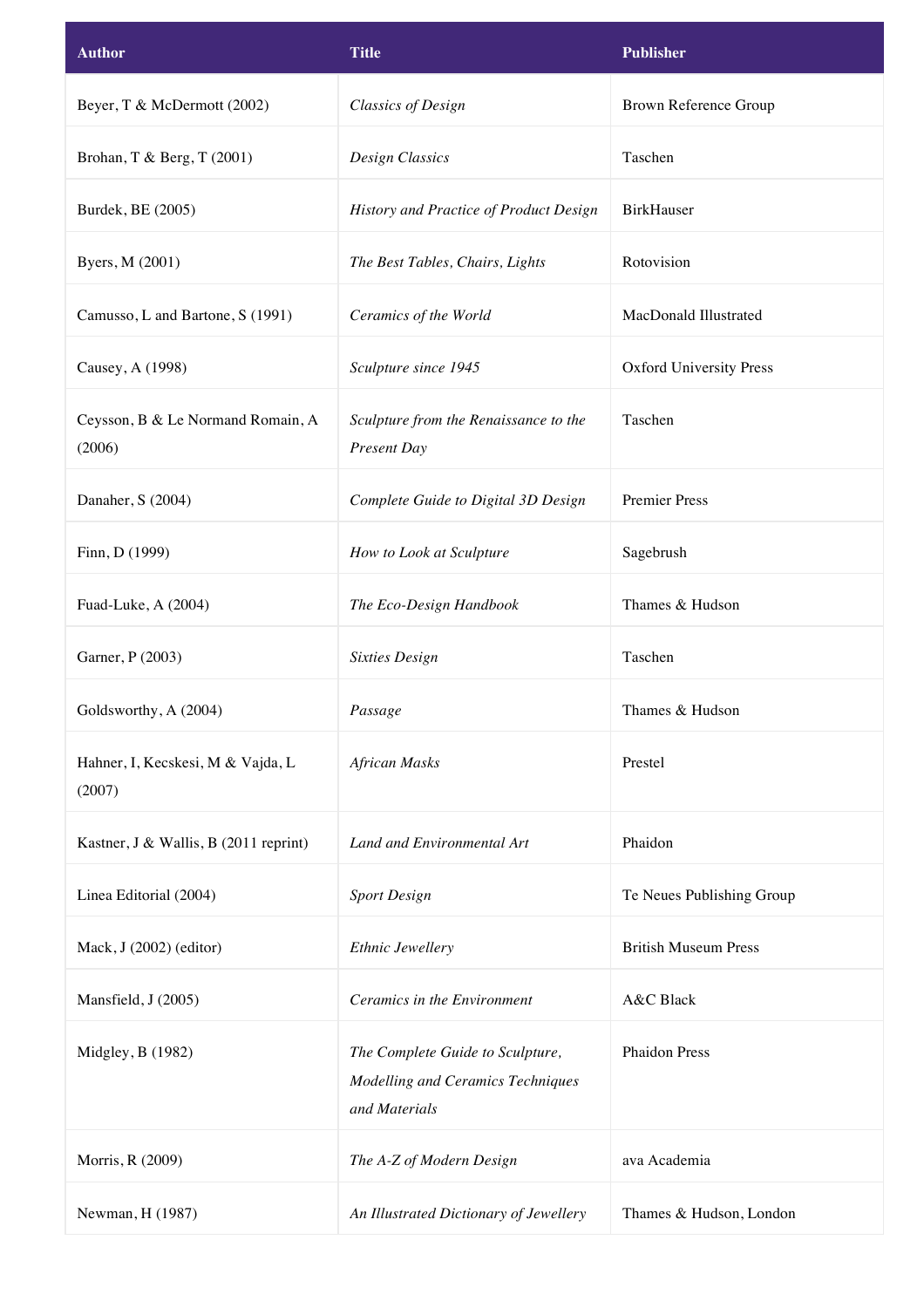| <b>Author</b>       | <b>Title</b>                 | <b>Publisher</b>         |
|---------------------|------------------------------|--------------------------|
| Ostermann, M (2002) | The Ceramic Surface          | $A&C$ Black              |
| Pipes, A (2007)     | <b>Drawing for Designers</b> | Laurence King Publishing |
| Sentence, $B(2004)$ | <i>Ceramics</i>              | Thames & Hudson, London  |
| Watson, O (1993)    | Studio Pottery               | Phaidon, London          |

## Photography

| <b>Author</b>                 | <b>Title</b>                                                                                     | <b>Publisher</b>                |
|-------------------------------|--------------------------------------------------------------------------------------------------|---------------------------------|
| Berger, J (2013)              | Understanding a Photography                                                                      | Penguin                         |
| Blanks, T (2013)<br>Sloman, P | New Fashion Photography                                                                          | Prestel                         |
| Clarke, G (1997)              | The Photography: A Visual and<br><b>Cultural History</b>                                         | Oxford University Press, Oxford |
| Farrell, I (2011)             | A Complete Guide to Digital<br>Photography                                                       | Quercus                         |
| Golden, R (2001)              | 20th Century Photography: A complete<br>guide to the greatest artists of the<br>photographic age | Carlton Books Ltd               |
| Jaeger, A - C                 | Image Makers Image Takers                                                                        | Thames & Hudson                 |
| Jeffrey, I & Phaidon (2000)   | The Photography Book                                                                             | Phaidon                         |
| Koetzle, H M (2002)           | Photo 2 (Icons)                                                                                  | Taschen                         |
| Langford, M (1998 edition)    | Story of Photography - For technical<br>skills see Michael Longford's series of<br>books         | Focal Press, Oxford             |
| Lenman, R (editor) (2005)     | The Oxford Companion to Photography                                                              | Oxford University Press, Oxford |
| Modrak, Rebekah (2010)        | Reframing Photography: Theory and<br>Practice                                                    | Routledge                       |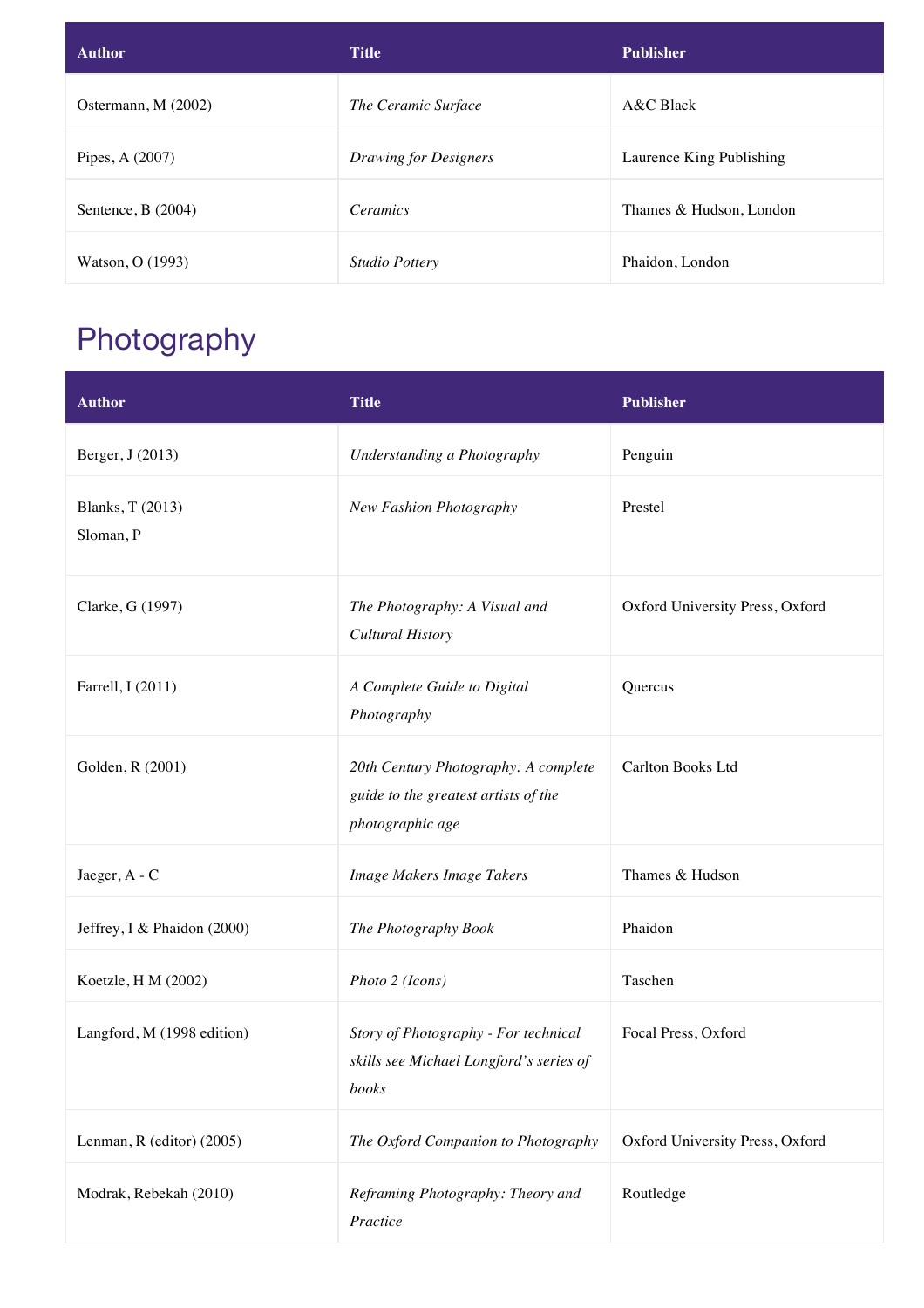| <b>Author</b>                     | <b>Title</b>                                      | <b>Publisher</b>        |
|-----------------------------------|---------------------------------------------------|-------------------------|
| Mulligan, T and Wooters, D (2005) | A History of Photography from: 1839<br>to present | Taschen                 |
| Parr, M and Badger, G (2006)      | The Photo Book History V2                         | <b>Phaidon Press</b>    |
| Pénichon, S $(2013)$              | <b>Twentieth Century Colour Photographs</b>       | Thames & Hudson         |
| Rush, M (2003)                    | Video Art                                         | Thames & Hudson, London |
| Sontag, S (1979)                  | On Photography                                    | Penguin                 |

### Art community

### **Artcyclopedia**

An index of 6000 artists and related sites

### **Artlex Visual Arts Dictionary**

A comprehensive dictionary containing definitions of more than 3000 art terms, along with illustrations, pronunciation notes and quotations

#### **The Art Works**

**BBC – Your Paintings** 200, 000 paintings to view

#### **Behance**

Graphics portfolios including branding, illustration, design for print, interactive graphics, photography

**The Bridge** Useful link to the work of contemporary artists

### **Comprehensive Guide to Museums, Galleries and Exhibitions in the UK**

### **Contextual References**

Many useful contextual references and links

**The Design Museum** Many useful contextual references and links

**Design Your Way** 34 motion graphics studios and their work

**Dexigner** Links to 189 graphic design portfolios

**Directory of Illustration Folio Planet**